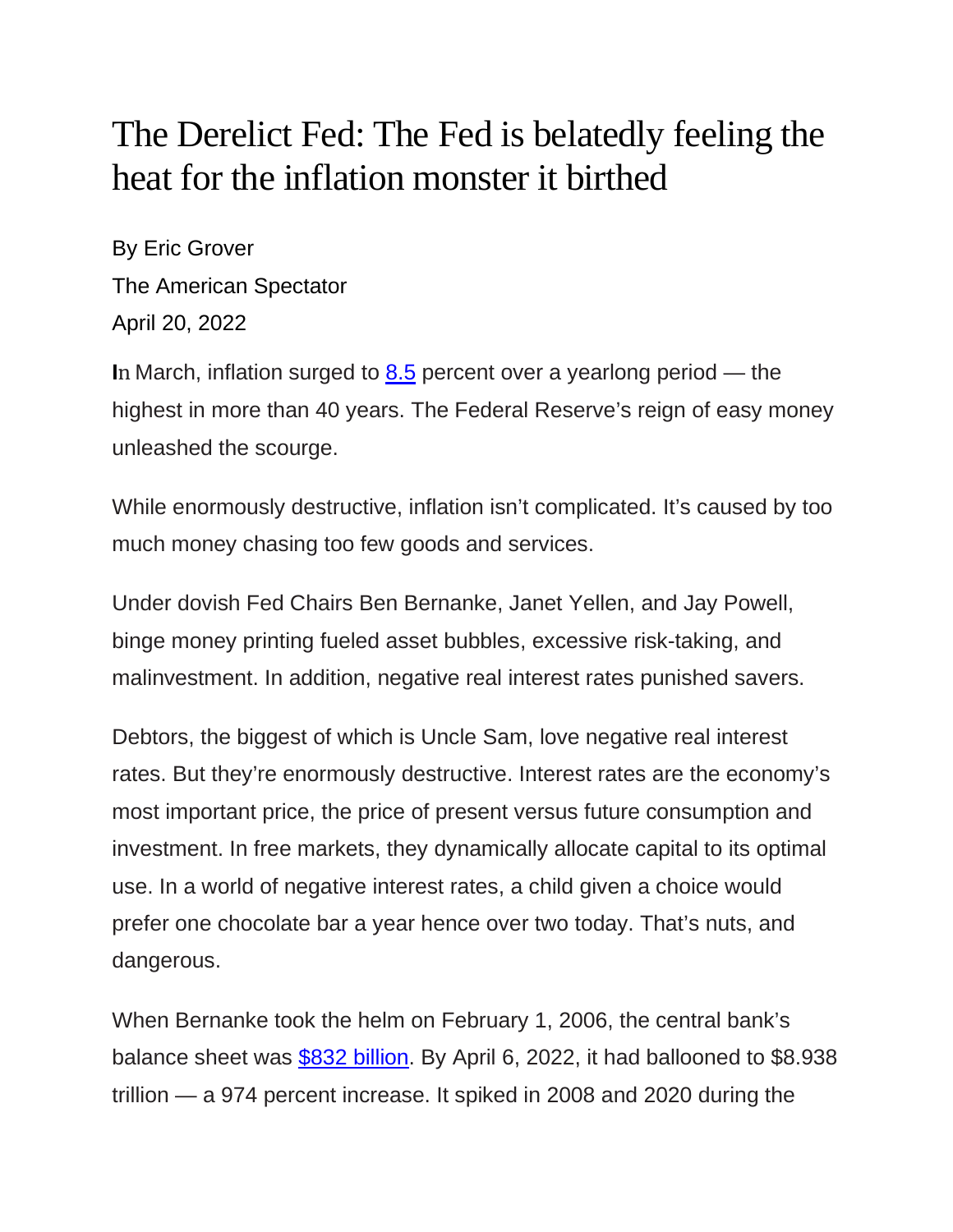financial and COVID-19 crises when the Fed bought trillions in [treasuries](https://fred.stlouisfed.org/series/WSHOTSL) and [mortgage-backed securities.](https://fred.stlouisfed.org/series/WSHOMCB) When the Fed buys assets, it electronically creates dollars. Buying treasuries monetizes deficit spending. Acquiring mortgage-backed securities preferences capital for housing over other sectors.

After the crises passed, the deluge of easy money continued.

Economist Mohamed El-Erian [observes:](https://www.ft.com/content/3d361f01-7908-45ce-9e11-96f37846bd4e) "Like a child successfully throwing tantrums to get more sweets, markets came to expect looser financial conditions whenever there was a strong whiff of instability…. the Fed went from just responding to market volatility to also trying to pre-empt it." Bailing markets out of risky bets creates a moral hazard. The Fed cannot and should not try to manage financial markets and the economy. That's beyond its writ. Central bankers, no matter how brilliant and wellintentioned, can't match the market's dynamic distributed intelligence.

Notwithstanding the Fed's reign of easy money, after titanium-spined Chair Paul Volcker broke price inflation's back in the early '80s, it remained modest for several decades. However, ultra-low interest rates fueled asset inflation. From January 2013 to January 2022, the Case-Shiller U.S. National Home Price Index increased [94](https://fred.stlouisfed.org/series/CSUSHPISA) percent. The Dow Jones Total Market Index increased a whopping [192](https://www.wsj.com/market-data/quotes/index/DWCF/historical-prices) percent. During that same decade, the Consumer Price Index only increased [21.7](https://fred.stlouisfed.org/series/CPIAUCSL) percent.

As accommodative monetary policy stoked asset bubbles, the Fed perversely worried price inflation was too low. Its statutory mandate is to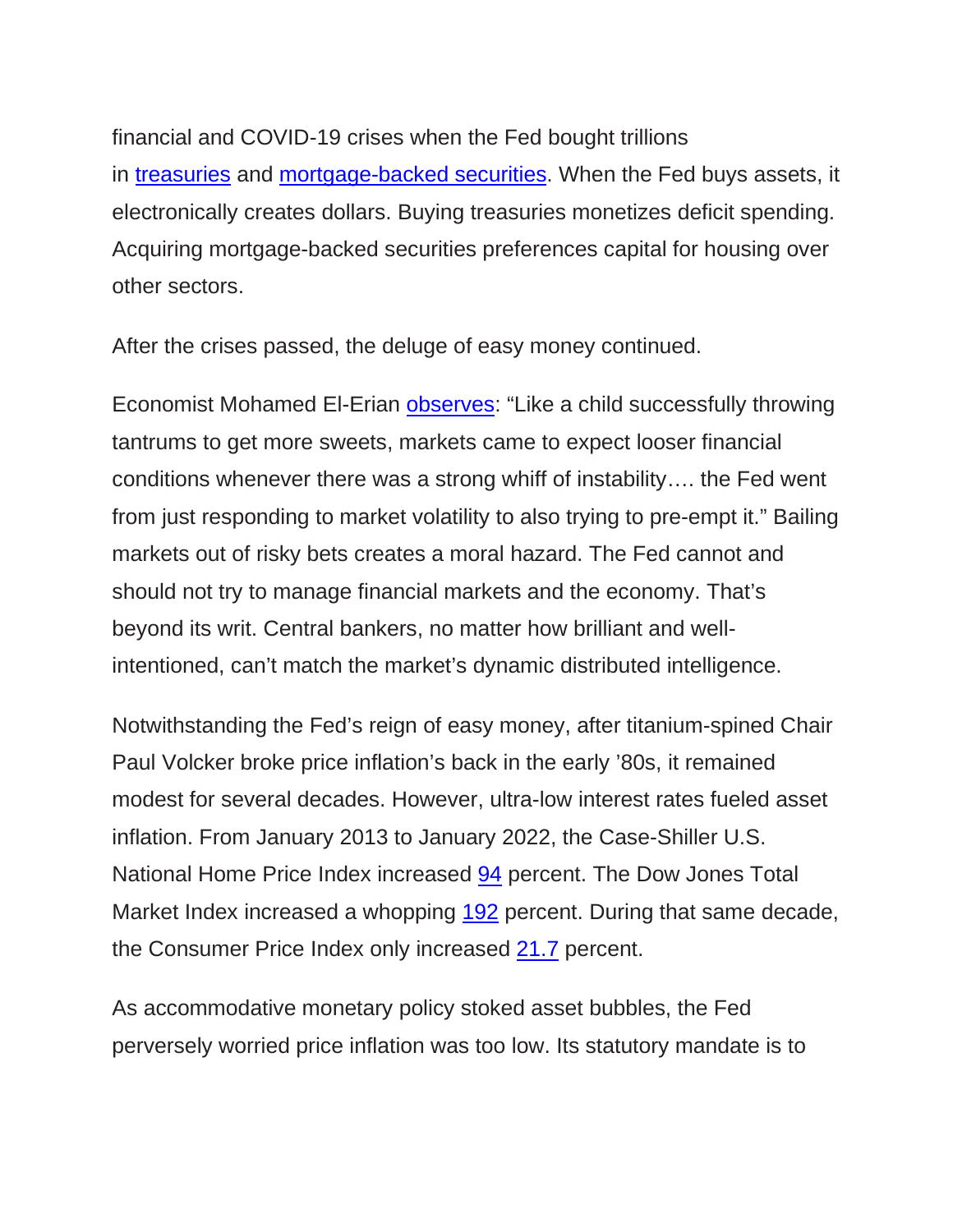pursue stable prices, which means zero inflation. Congress, not the Fed, makes policy. It could have instructed the Fed to deliver inflation. It didn't.

In 2012, Bernanke's Fed officially targeted two percent inflation, with prices doubling every 35 years, flouting the law. In 2020 under Powell, the Fed took another step beyond its mandate, announcing a strategy of inflation averaging, meaning it would allow higher inflation to catch up for inflation below its target. **(READ MORE: [Inflation Is America's Payment for the](https://spectator.org/inflation-fed-printing-addiction/)  [Fed's Printing Addiction\)](https://spectator.org/inflation-fed-printing-addiction/)**

Powell knew the risks of ultra-low interest rates. From 2017 to 2019, the Fed tentatively started to "normalize" by shedding assets and ratcheting up its benchmark interest rate. In [July 2019, however, it lost its nerve and](https://www.federalreserve.gov/mediacenter/files/FOMCpresconf20190731.pdf?msclkid=787cf5e7be9a11ecb214ddd381b09439)  [reversed course.](https://www.federalreserve.gov/mediacenter/files/FOMCpresconf20190731.pdf?msclkid=787cf5e7be9a11ecb214ddd381b09439) With price inflation running at 1.6 percent, Powell worried that an "inflation shortfall," would slow growth. Small business owners, meanwhile, weren't worried about an inflation shortfall.

The shortfall would mushroom into his and America's nightmare.

Presidents Donald Trump and Joe Biden signed COVID relief bills of \$900 billion in December 2020 and \$1.9 trillion in March 2021, respectively. They dumped jet fuel on the simmering inflation fire.

In 2021, price inflation started to accelerate. Powell and Yellen, however, stubbornly maintained it was "transitory." The Fed continued to add treasuries and mortgage-backed securities to its bloated balance sheet and kept its real benchmark interest rate negative. The M2 money supply [increased 9.7](https://fred.stlouisfed.org/series/WM2NS) percent from March 1, 2021, to February 28, 2022. If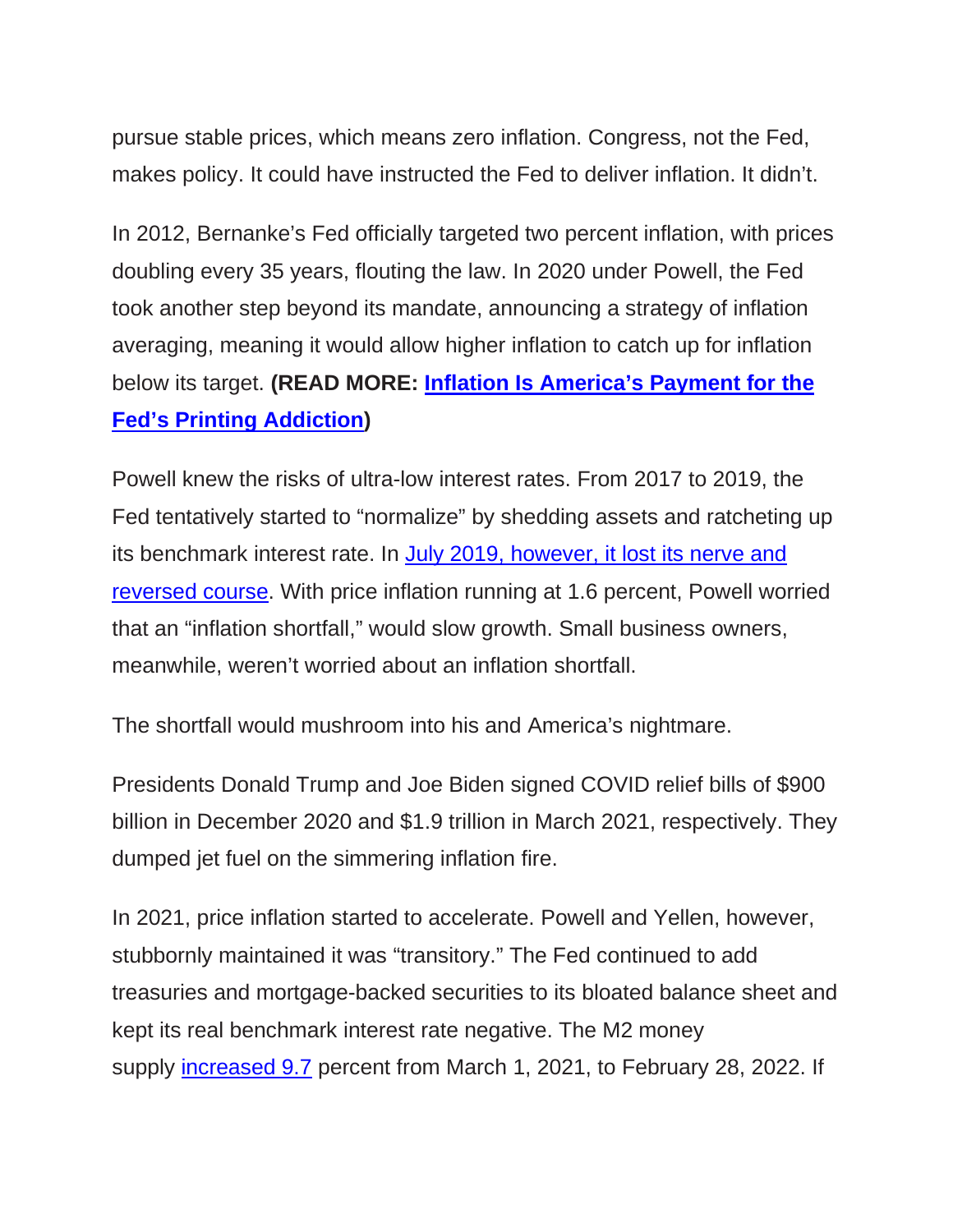Powell had acknowledged inflation was surging and tightened monetary policy, it is unlikely Biden would have renominated him.

Americans are being battered by higher prices. Washington and the Fed are belatedly feeling the heat for the inflation monster they birthed.

In April, dovish Lael Brainard, who serves on the Fed's board of governors, [declared getting inflation down](https://www.federalreserve.gov/newsevents/speech/brainard20220405a.htm) was the Fed's "most important task," and warned it disproportionately hurts lower-income households. March gas and used car and truck prices were up 48 percent and 35.3 percent, respectively, hurting America's middle class far more than hedge fund moguls. Brainard pledged the Fed would increase interest rates and start to reduce its bloated balance sheet "at a rapid pace" as soon as May. The Fed's tardy and still tepid tightening promise more pain before inflation is reined in.

Democratic Sen. Sherrod Brown says Biden's nominees are needed to fight inflation. If they were hawks, that would be true.

With vice chair of supervision nominee and climate-change religionist Sarah Bloom Raskin withdrawn from consideration, economist Lisa Cook is the worst of Biden's nominees. She was nominated because of identity politics and because she's a brass-collar Democrat, neither of which is a good reason.

Republican Sen. Pat Toomey, a member of the Senate Banking Committee, [warns](https://www.banking.senate.gov/newsroom/minority/toomey-on-senate-floor-lisa-cook-will-further-politicize-the-fed) Cook has no real experience in monetary economics, has no views on addressing inflation, and refused to endorse the Fed's decision to slowly pull back its ultra easy money policy. Toomey